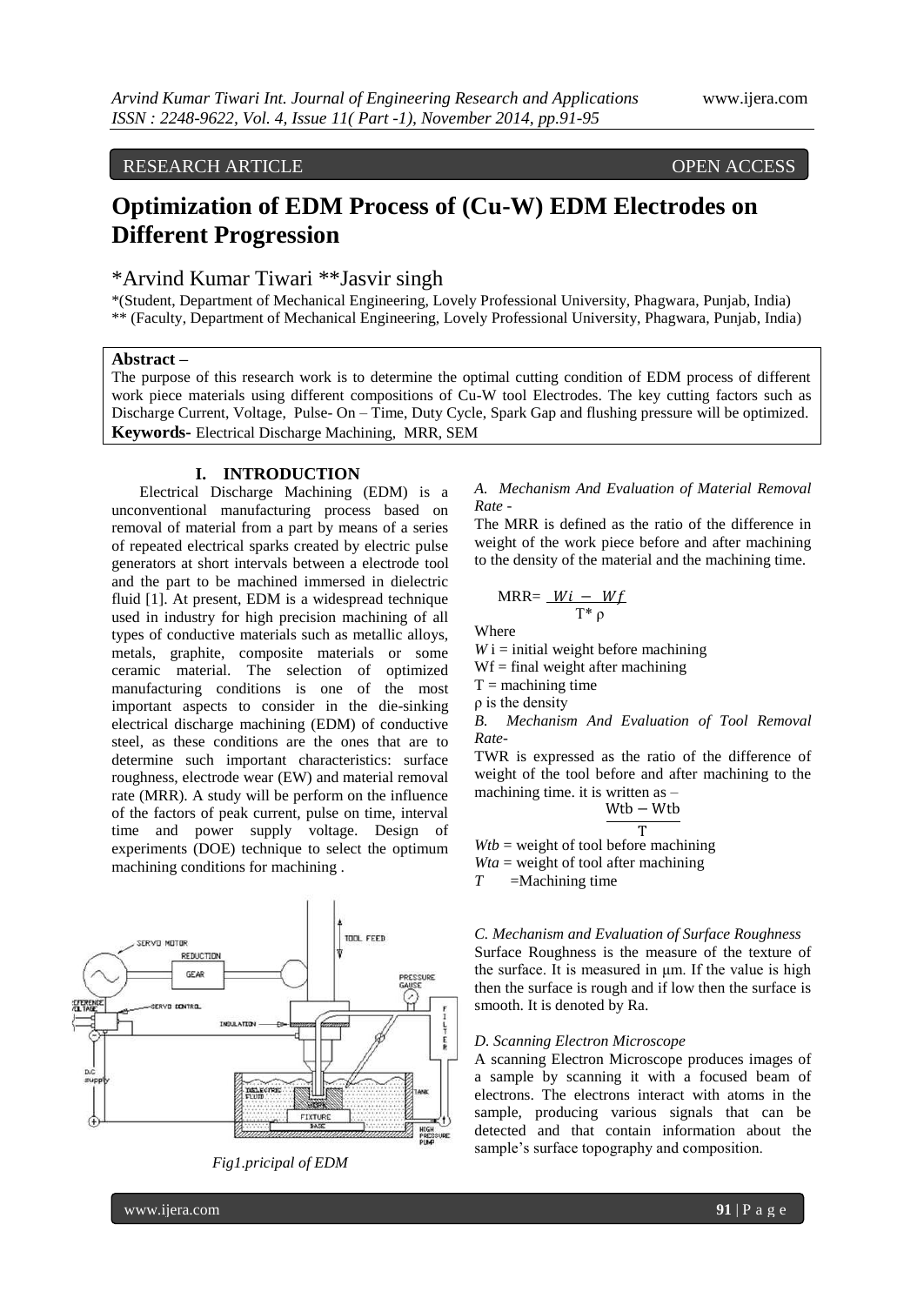#### **II. LITERATURE SURVEY**

José Carvalho Ferreira 2006 three consider Cu-W electrodes .Cu30%-W70%,Cu25%-W75%,Cu20%- W80% on AISI H13. He considering following

| Electrode<br>material             | Unit                   | Cu <sub>20</sub> W80 | Cu <sub>25</sub> W75 | Cu30W7            |
|-----------------------------------|------------------------|----------------------|----------------------|-------------------|
| Density                           | $\lceil g/cm^3 \rceil$ | 15.4                 | 14.7                 | 14.1              |
| Hardness.<br>Brinell (min.)       |                        | 2,160                | 1,940                | 1,720             |
| <b>Hardness</b><br>Rockwell B     |                        | 103                  | 98                   | 93                |
| <b>Heat capacity</b>              | $[J/g-K]$              | 0.178                | 0.192                | 0.208             |
| Thermal<br>conductivity           | $[W/m-K]$              | 210                  | 230                  | 260               |
| <b>Solidus</b><br>temperature     | [K]                    | 1,353                | 1,353                | 1,353             |
| Liquidus<br>temperature           | ſКI                    | 3683                 | 3683                 | 3683              |
| <b>Melting</b> point              | [K]                    | $1,353-$<br>3,683    | $1,353-$<br>3,683    | $1,353-$<br>3,683 |
| Tensile strength,<br><b>Ultim</b> | [MPa]                  | 793                  | 690                  | 587               |
| Tensile strength,<br><b>Yield</b> | [MPa]                  | 614                  | 524                  | 433               |
| Modulus of<br>elasticity          | [GPa]                  | 241                  | 234                  | 226               |
| <b>Flexural</b> modulus           | [GPa]                  | 1.17                 | 1.03                 | 0.89              |
| Electrical<br>resistivity         | $[\Omega$ -cm]         | $5.1e - 006$         | $4.5e - 006$         | $4.1e - 006$      |

using of these electrode MRR are



*Fig-2 Effect of tool electrode composition on the material removal rate function of the peak discharge current[1]*

K.Daneshjou et al,2006,found that by increasing pressuring machine machine pressure pressure, the density, relative density, hardness and electrical conductivity of tungsten copper composites will be increased. In this research the specimen size are 22millimeter diameter and 7 millimeter height were prepared with copper – tungsten and copper – tungsten-cobalt powder .the tungsten particle size 4µm. the composite comprise 0.2,0.5,0.7 to 1 present of Cobalt

Composition of Mark experimental tungsten powder

| Element V P C Ft A Cu 2n S Gd Sn                                                        |  |  |  |  |  |
|-----------------------------------------------------------------------------------------|--|--|--|--|--|
| Persons   99.98   0.002   0.003   0.004   0.001   0.001   0.001   0.001   0.001   0.001 |  |  |  |  |  |
|                                                                                         |  |  |  |  |  |

To increases the temperature 1220 to 1280 seen following result .

In pressing machine pressure and density

www.ijera.com **92** | P a g e



Relation between Parentage of cobalt weight and final density



*Fig-4 percentage of cobalt weight[3]*

Pramod kumar et al successfully use SEM and EDX to C-40 grade plain carbon steel and to analysis it used XRD. Tool prepaid with powder metallurgy. Where Cu25% and W75% . in this experiment following parameter had selected

| <b>Parameters</b>     | <b>Value</b>       |
|-----------------------|--------------------|
| Compaction pressure   | 120,180,240,300MPa |
| Sintering temperature | 700 and 900*C      |
| Peak current          | 4A,8A,10A and 12A  |
| Ton                   | 19-386µs           |
| Polarity              | ( – )              |
| Duty cycle            | 50%-70%            |
| Gap control voltage   | 45V                |
| Process of time       | 5 minute           |

Taking these parameters preformed experiment have seen two result one on thin and other on thicklayer.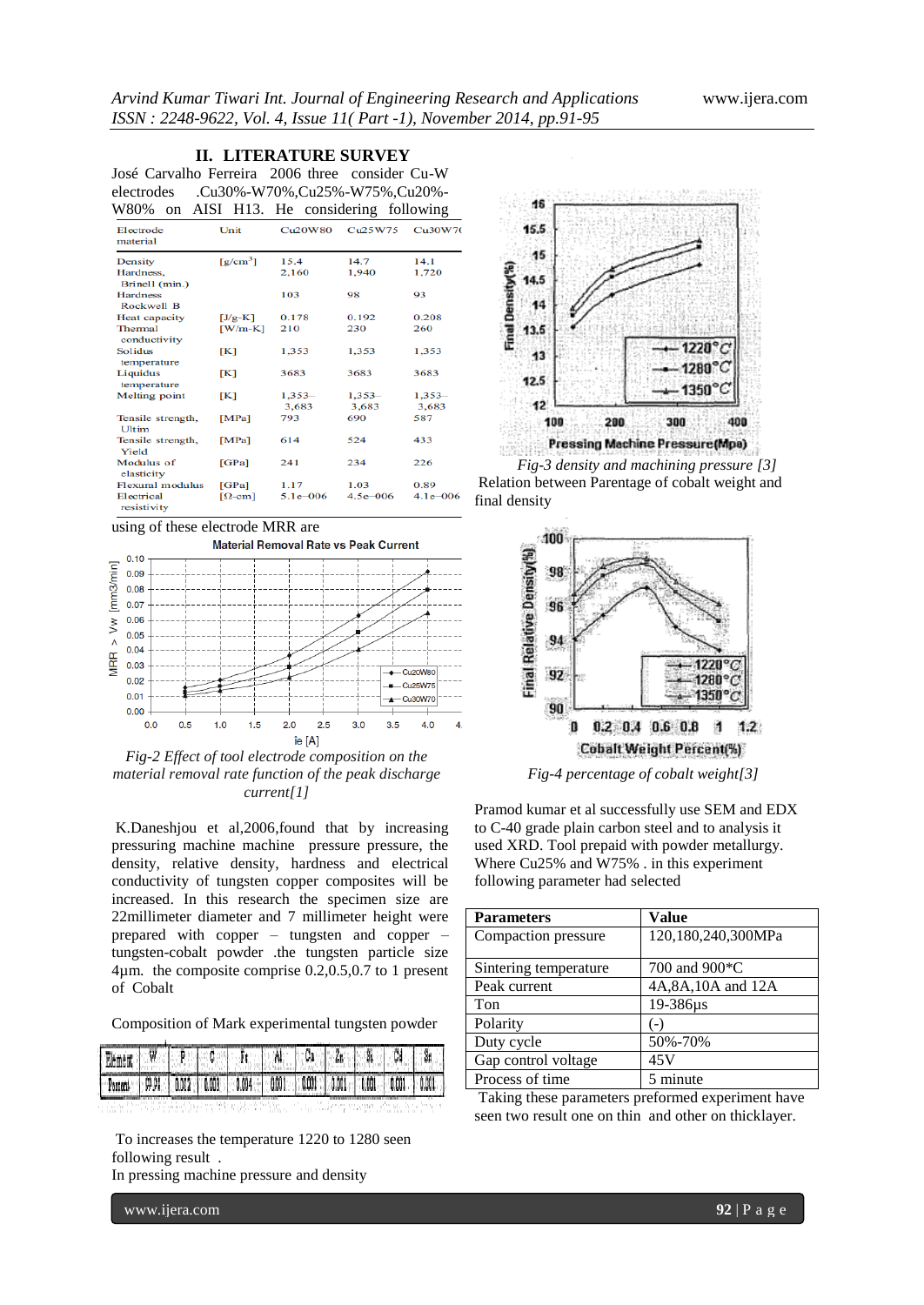

*Fig-5 a is thin layer work piece where CP- 240,Sp is 700\*C IP is 8A , Ton is 38µs b is thick surface where CP-120 Mpa,Sp-700\*C,IP-10A ,Ton-256µs [8]*

The transient voltage and current waveforms during EDM operation were captured and analyzed. It was observed that whenever there is a uniform mass transfer, there is little chance of occurrence of arcing and short circuiting. SEM micrographs of the top surface of processed samples with a very thin and a thick deposition are shown in figure.



Ip: 8A,  $T_{on}$ : 19µs (a) CP: 120MPa, ST: 700



(b) CP: 120MPa, ST: 700<sup>o</sup>C, Ip: 10A, T<sub>on</sub>:256µs *fig-6 SEM of top surface of processed samples with a very thin and b thick deposition[8]*

It is observed that at lower Ton settings, the deposited surface layer is very thin and finely distributed. It is thick and comparatively coarse at higher Ton settings for such Ip values (8A and 10A) that cause regular sparking with free flow of material from tool.

XRD analysis was carried to confirm the transfer of tool material on the work surface and also to identify. the phases of any compound formed during the EDM process. XRD plot (with cobalt target) of the top of the deposited layer of a sample processed at Ip: 10A and Ton: 256 μs with tools compacted at 120 MPa and sintered at 700°C in 'as-it-is' condition after EDM is shown in figure .

It Exploited on different parameter like CM, ST ,peak current and voltage.



*120Mpa[8]*

Naveen Beri et al 2008, seen" s that taguchi approach enabled the identification of significant factor and there associated result of specify the output measure. During the EDMing on AISID2 steel electrode material, duty cycle and current affect the performance. this experiment take Cu-W(30-70%) tool .

For the best performance maximum MRR the parameters are

| Parameter         | Range             |
|-------------------|-------------------|
| Current           | 10.5A             |
| Duty cycle        | 0.66              |
| Flushing pressure | $0.75$ Kg/cm $^2$ |

For the minimum MRR the parameters are

| parameter         | Range               |
|-------------------|---------------------|
| Current           | 4.5A                |
| Duty Cycle        | 0.5                 |
| Flushing pressure | $0.3\text{kg/cm}^2$ |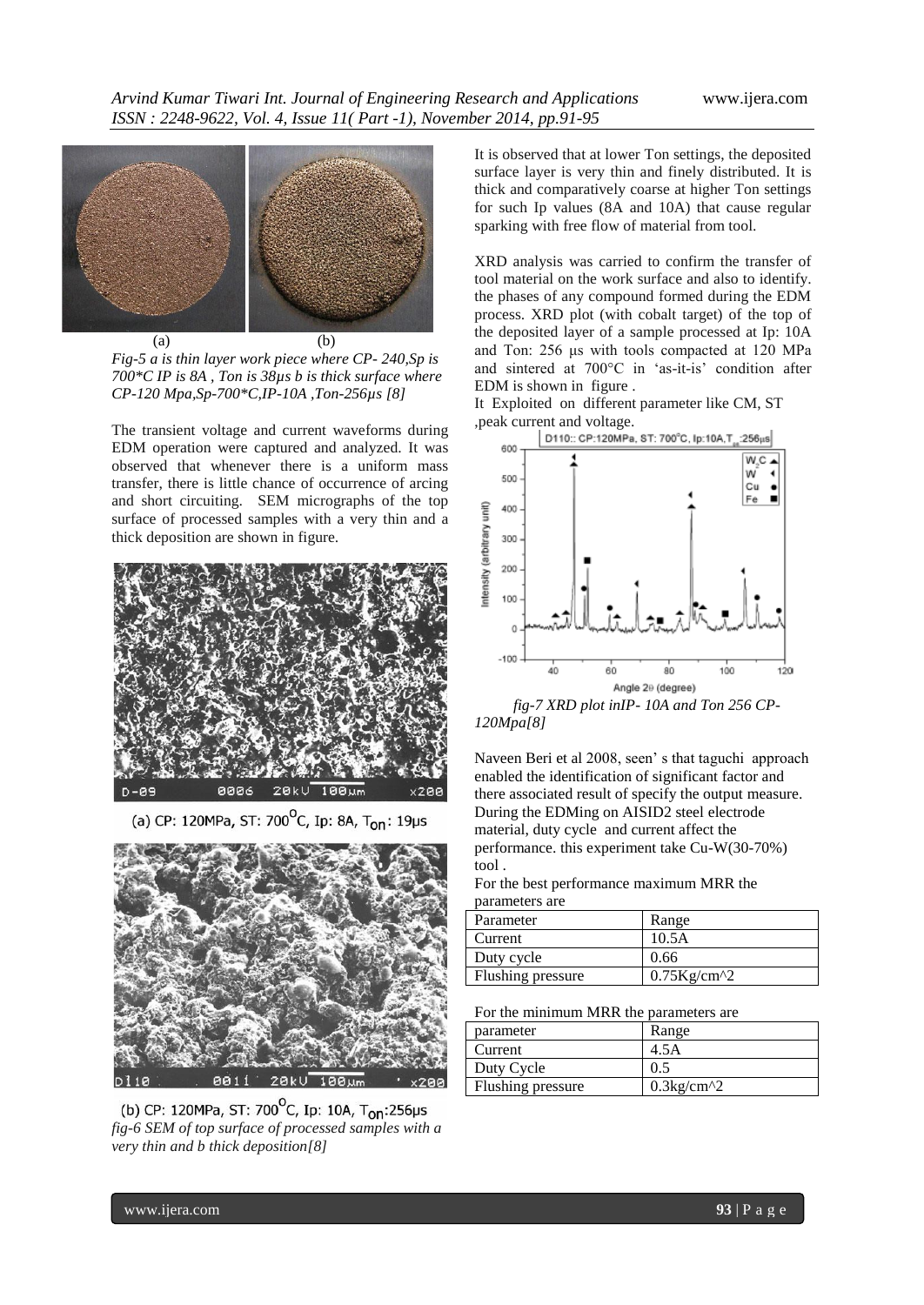To applying these parameter the material removal rate ANOVA technique

| <b>Source</b>   | DF             | Seq SS  | Adj SS  | Adj MS  | F     | P     |
|-----------------|----------------|---------|---------|---------|-------|-------|
|                 |                |         |         |         |       |       |
| A               |                | 189.420 | 189.420 | 189.420 | 57.39 | 0.017 |
| B               |                | 479.116 | 479.116 | 239.558 | 72.58 | 0.014 |
| C               | 2              | 12.549  | 13.440  | 6.720   | 2.04  | 0.329 |
| D               | $\overline{2}$ | 8.230   | 5.865   | 2.932   | 0.89  | 0.530 |
| <b>BXC</b>      | 4              | 1.231   | 2.075   | 0.519   | 0.16  | 0.943 |
| <b>BXD</b>      | 4              | 2.663   | 2.663   | 0.666   | 0.20  | 0.917 |
| <b>Residual</b> |                |         |         |         |       |       |
| Error           | 2              | 6.601   | 6.601   | 3.301   |       |       |
| Total           | 17             | 699.810 |         |         |       |       |

Here A,B,C.D denote the parameter And Surface Roughness are –

| Source                                                                     | DF                               | Seq SS                                                                    | Adj SS                                                         | Adj MS                                                         | F                                             | P                                                  |
|----------------------------------------------------------------------------|----------------------------------|---------------------------------------------------------------------------|----------------------------------------------------------------|----------------------------------------------------------------|-----------------------------------------------|----------------------------------------------------|
| A<br>B<br>C<br>D<br><b>BXC</b><br><b>BXD</b><br>Residual<br>Error<br>Total | 2<br>2<br>2<br>4<br>4<br>2<br>17 | 15.213<br>349.624<br>6.037<br>0.606<br>3.058<br>0.143<br>6.104<br>380.784 | 15.213<br>349.624<br>4.062<br>0.015<br>2.361<br>0.143<br>6.104 | 15.213<br>174.812<br>2.031<br>0.008<br>0.590<br>0.036<br>3.052 | 4.98<br>57.28<br>0.67<br>0.00<br>0.19<br>0.01 | 0.155<br>0.017<br>0.600<br>0.998<br>0.922<br>0.999 |

Pramode Kumar et at2010,prove that the investigation has established the fact that it is possible to use P/M compacts as EDM tool for material removal as well as for surface modification in the same set up just by selecting appropriate process parameters .subramanyam gopaln et al,2012shows the effect of of electrode materials on machining characteristics in EDM of corrosive resistant stainless steels 316 L and 17-4PH.



*Fig8- Effect of pulse on diameteral overcut 316L[7]*



*Fig9- Effect of pulse on diameteral overcut 17- 4PH[7]*

Sanjeev Kumar et at 2014, shows the study , In the present study, the objective function was to study the surface characteristics of three types of cryogenically treated titanium alloys.in this experiment he consider Eight factor and studying the imapact of surface fraction . by using RSM the value of parameter shown in table.

Response table using S/N value for SR

| Process parameters                         | Levels         | Average value<br>(Ra) | S/N Ratio (dB) |  |
|--------------------------------------------|----------------|-----------------------|----------------|--|
| Pulse-off-time (A)                         | 1              | 6.19                  | $-15.58$       |  |
|                                            | $\overline{2}$ | 5.25                  | $-14.29$       |  |
|                                            | 1              | 4.36                  | $-12.77$       |  |
| Peak current (B)                           | 2              | 5.95                  | $-15.41$       |  |
|                                            | 3              | 6.86                  | $-16.63$       |  |
|                                            | 1              | 4.93                  | $-13.67$       |  |
| Pulse-on-time $(C)$                        | 2              | 5.91                  | $-15.28$       |  |
|                                            | 3              | 6.34                  | $-15.86$       |  |
| Dielectric fluid (D)                       | 1              | 5.67                  | $-14.71$       |  |
|                                            | $\overline{2}$ | 6.07                  | $-15.47$       |  |
|                                            | 3              | 5.43                  | $-14.63$       |  |
|                                            | 1              | 5.85                  | $-15.16$       |  |
| Electrode materials<br>(E)                 | $\overline{2}$ | 5.21                  | $-14.30$       |  |
|                                            | 3              | 6.12                  | $-15.36$       |  |
|                                            | 1              | 5.32                  | $-14.45$       |  |
| Cryogenics of elec-<br>trode materials (F) | 2              | 5.85                  | $-15.01$       |  |
|                                            | 3              | 5.99                  | $-15.36$       |  |
|                                            | 1              | 6.12                  | $-15.35$       |  |
| Workpiece materials<br>(G)                 | 2              | 5.95                  | $-15.38$       |  |
|                                            | 3              | 5.10                  | $-14.09$       |  |
|                                            | 1              | 5.71                  | $-14.86$       |  |
| Cryogenics of work<br>materials (H)        | 2              | 5.91                  | $-15.21$       |  |
|                                            | 3              | 5.56                  | $-14.74$       |  |

 Tirupati p , purpose of completely hard material machining on reducing the cycle time and tool wear rate generated in copper rod by EDM, on-the machining tool composition modification technology was developed in this study. By applying this technology to a simple die, the tool wear rate defects generated by EDM could be completely removed by incorporating the copper tungsten rod Cu-w (70%- 30%) composition process into EDM.The resulting tool wear rate, cycle time was reduced. So increase productions reduced cycle time, machining cost, tool wear rate and increase the surface finish.

## **REFERENCES-**

- [1] José Carvalho Ferreira19 August 2006 "Study of die helical thread cavity surface finish by Cu-W with Planetary EDM" Int. J. Adv. Manufacturing Technology 34:1120–1132
- [2] B. Riccardi, R. Montanari, M. Casadei, G. Costanza, G. Filacchioni, A. Moriani 2006 "Optimization and characterization of tungsten of thick coating on copper base alloy substance" Journal of Nuclear Materials29–3